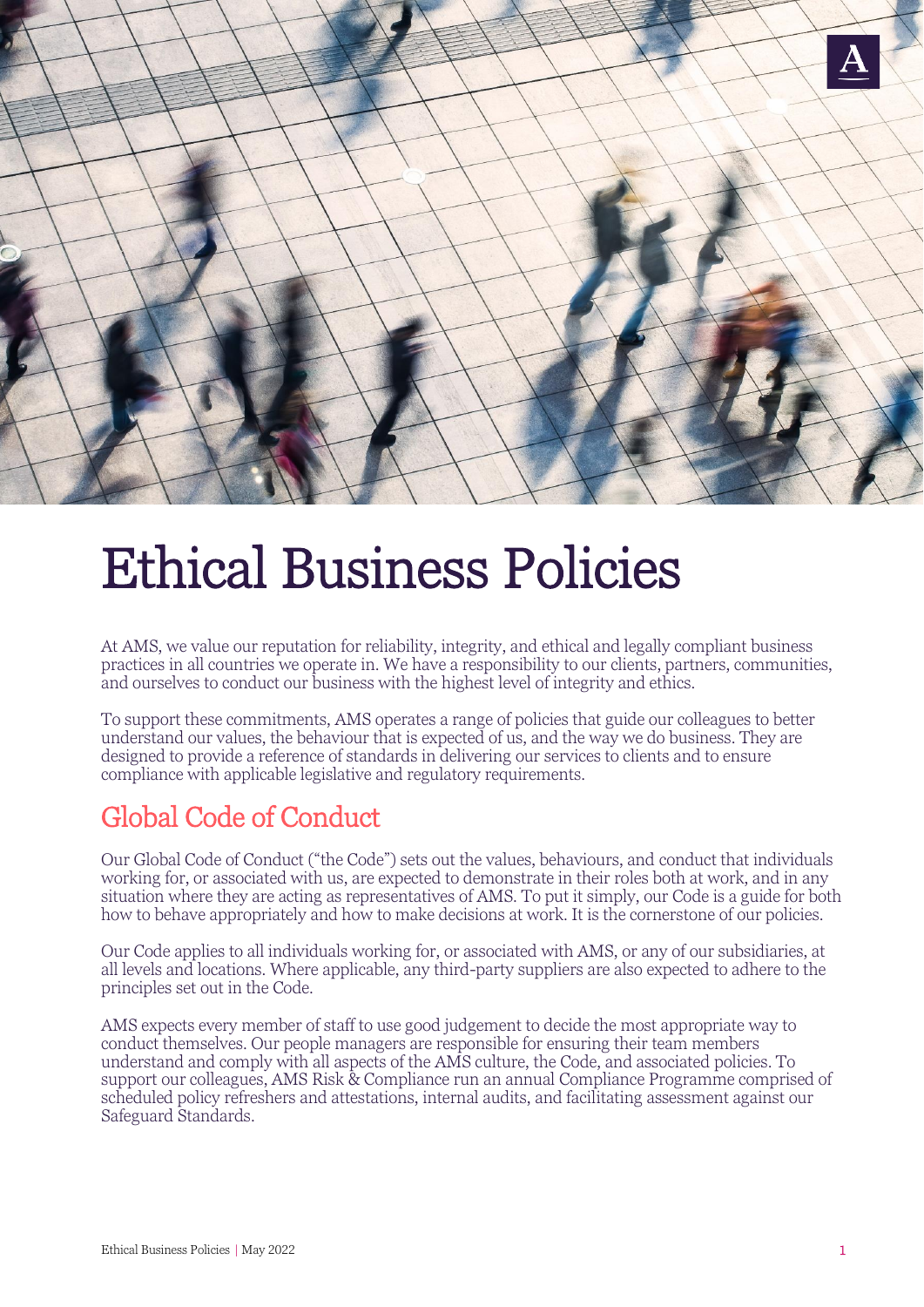

Our Code requires all our staff to call out behaviours and activities that contradict our values and requirements set in the Code, and associated policies. They can do so by raising concerns about any issue or suspicion of malpractice with their Line Managers, by contacting AMS Risk & Compliance or raising concern confidentially via our [Raise Your Concern](https://app.convercent.com/en-us/LandingPage/9ac5aadf-4daf-e711-80d3-000d3ab0d899) channels. Our promise to all those who raise concerns in good faith is that they will not suffer any ill treatment, retaliation, or detriment to their career or wellbeing at AMS, even if they turn out to be mistaken.

Our commitment to the highest standards of ethics and integrity is realised by embedding the following principles in everything we do:

- We expect all AMS staff to follow our policies at all times to ensure compliance with our values, standards and local laws and regulations.
- We take a zero-tolerance approach to any form of discrimination, harassment, or victimisation. It is our commitment to treat workers, candidates, and anyone with whom we do business, with respect and without any form of discrimination.
- We value employee information as much as that of our partners, candidates, and any third parties. We practice the same kind of due diligence in handling personal information and ensure that we collect the minimum data needed (and only where there is a legitimate interest to hold it), we keep data accurate and up to date, we only use it for the purpose for which it was volunteered, we keep it for no longer than is absolutely necessary, removing it via secure disposal and we're fair, lawful, and transparent with how we process data, whoever it belongs to.
- We respect the confidential nature of the information we've been entrusted with, protect the confidentiality of AMS, our people, and our clients, and always act in accordance with our Information Security Policy and Data Protection Policy.
- We expect all individuals working for or in partnership with AMS to operate with the best interest of AMS in mind. Therefore, any potential conflicts of interest must be declared by the individuals to their Line Manager who will seek further advice to ensure that this is managed appropriately.
- We expect all staff to adhere to our Social Media Guidelines when using social media for business purposes and report offensive, abusive, or otherwise inappropriate social media content.

## Prevention of Fraud, Bribery and Corruption

The fight against acts of fraud, bribery and corruption is endorsed and supported at the most senior level within AMS. We recognise that over and above any financial damage suffered, fraud, bribery and corruption may reflect adversely on our reputation and run counter to AMS's corporate culture. As such, we have a zero-tolerance attitude to criminal breaches of business practices within our business and our supply chain and will report them to the appropriate law enforcement authorities.

To demonstrate our commitment to preventing fraud, bribery and corruption, money laundering, terrorist financing, tax evasion and improper conduct (further referred to as prohibited acts) including when receiving or giving gifts or any forms of hospitality, AMS operates a Global Policy on Prevention of Fraud, Bribery. Most importantly, it is to ensure AMS's compliance with all laws and regulations addressing bribery and corruption in countries we provide services in, including but not limited to, the U.S. Foreign Corrupt Practices Act of 1977, as amended (the "FCPA"), the U.S. Travel Act, the U.S. Domestic Bribery Statute, the UK Bribery Act 2010, the Philippine Republic Act No. 3019 (The Anti-Graft and Corrupt Practices Act) and local Criminal and Penal Codes.

Our policy is aligned with the following international anti-bribery and corruption guidelines:

- OECD Good Practice Guidance on Internal Controls, Ethics and Compliance
- International Chamber of Commerce Rules on Combating Corruption
- Business Principles for Countering Bribery by Transparency International
- UNODC Anti-Corruption Ethics and Compliance Programme for Business: A Practical Guide.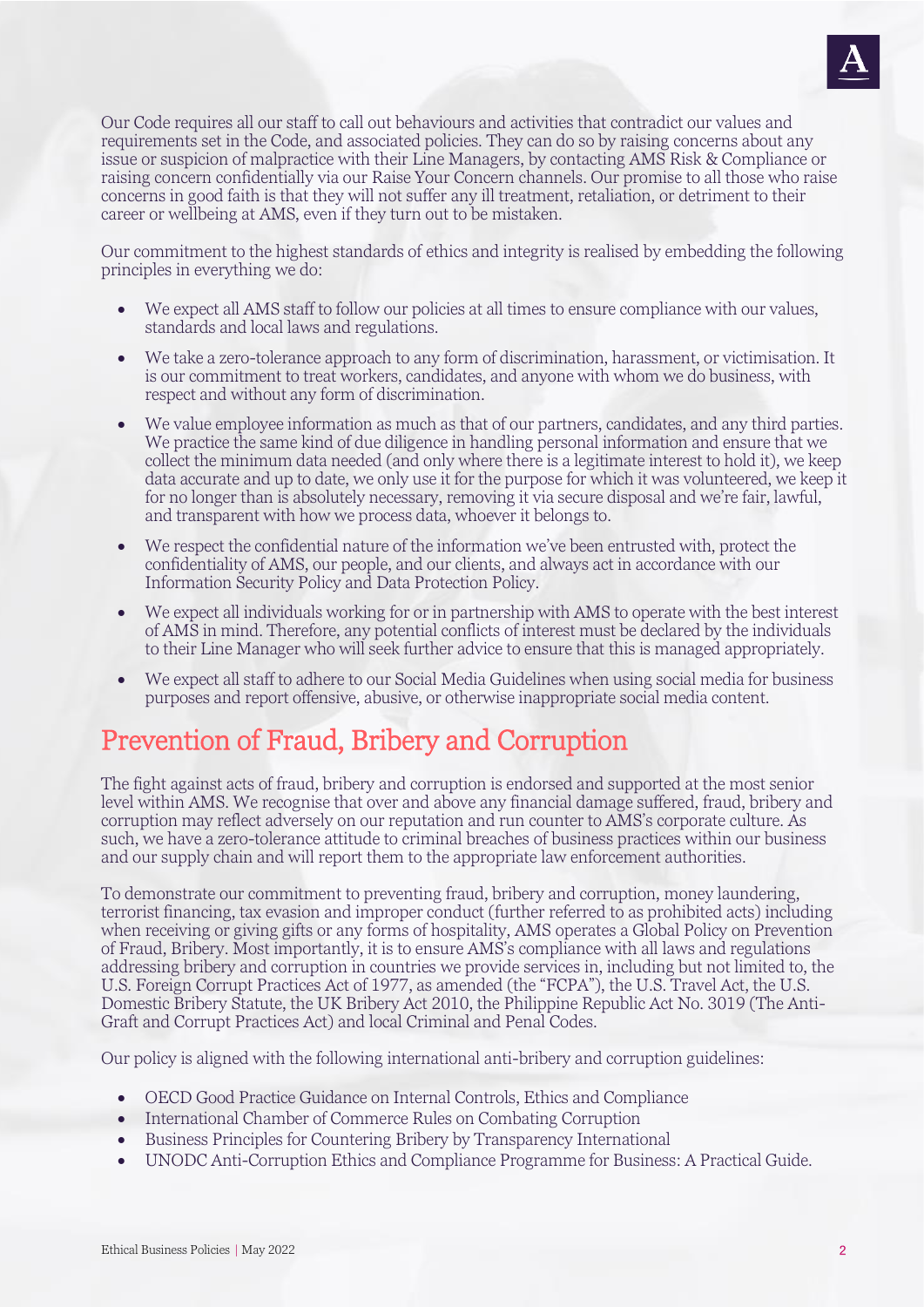



We are committed to maintaining the highest level of ethical standards in the conduct of our business affairs by establishing and promoting a corporate culture where we prevent, detect and report all prohibited acts associated with any activities.

At AMS we reduce opportunities for these acts to occur by:

- Never engaging in corrupt or illegal behaviour nor providing or authorising improper benefits or payments.
- Always complying with all applicable anti-money laundering and terrorist financing laws, rules and regulations and fully supporting our clients who have antimoney laundering and terrorist financing policies in place.
- Defining, setting, and maintaining effective control procedures to identify and deter prohibited acts and ensuring these processes are followed without exception, to protect our business against these prohibited acts, including intentional and unintentional financial crime, money laundering and terrorist financing activities. These are in place across our Finance, Supplier Management and Payment processes, where the exposure to potential money laundering or terrorist financing risk is the highest.
- Ensuring our assets, which includes our people, are used only for legitimate purposes.
- Only receiving or offering gifts, hospitality or other items of value that avoid the impression of undue influence or the appearance of inappropriate behaviour.
- Ensuring our business decisions are never influenced by gifts, hospitality, or improper benefits from third parties.
- Rigorously investigating all incidences of suspected corruption or illegal behaviour or activities and all instances of major control breakdowns.
- Taking firm and vigorous action against any individual or group involved in any act of bribery and corruption or perpetrating fraud against AMS, its shareholders or its customers.
- Seeking restitution of any assets fraudulently obtained and the recovery of costs.
- Assisting the police and other appropriate authorities in the investigation and prosecution of those suspected of these acts.
- Raising awareness of these acts within AMS staff at all levels.
- Encouraging AMS staff to be vigilant and to report any suspicion of these acts without fear of disclosure or retribution and providing them with suitable disclosure channels.
- Ensuring key controls are complied with.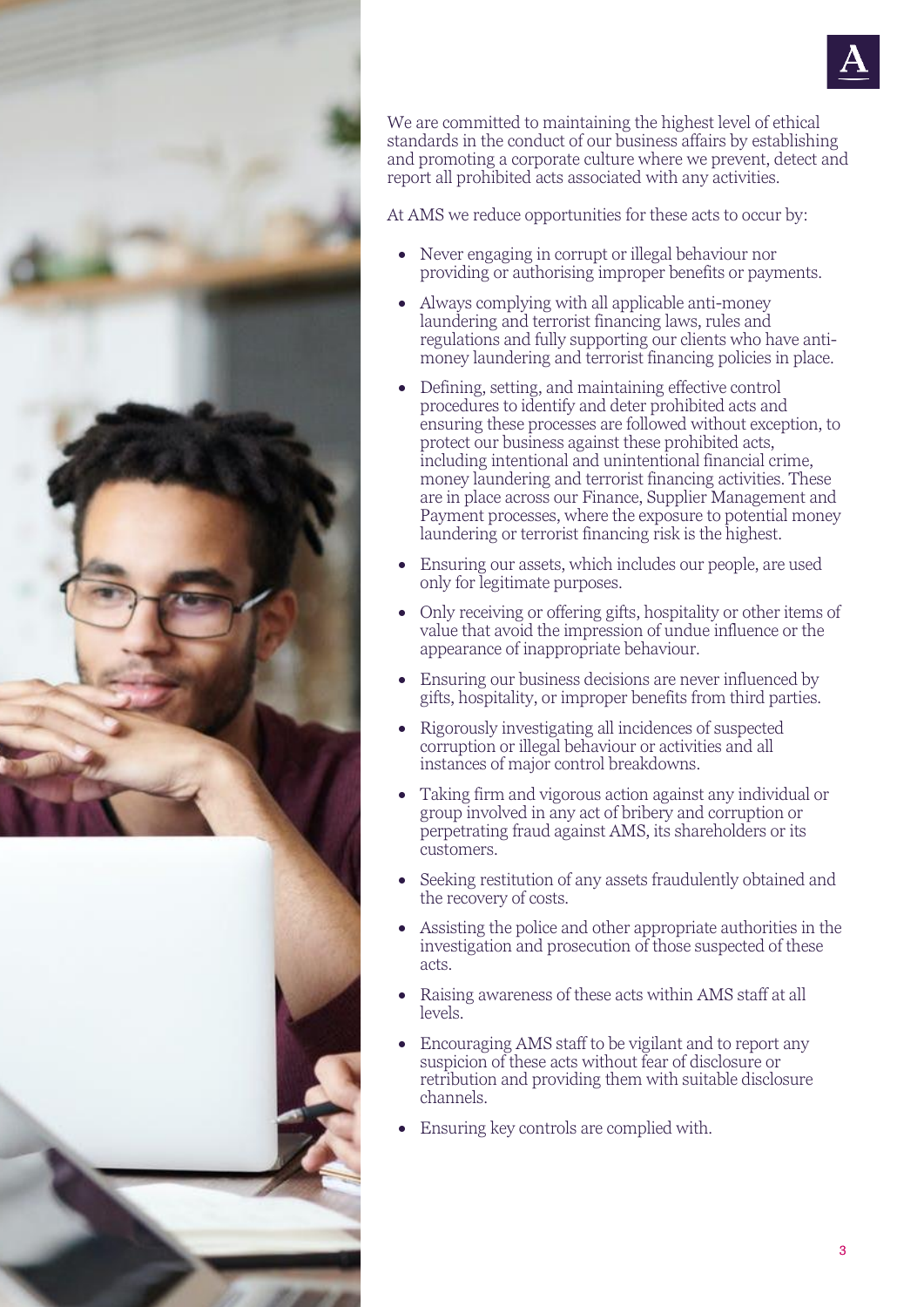

• Knowing our business partners and ensuring that any third parties with and through whom AMS conducts business, acknowledge, and agree to comply with principles of this policy, as stated in the Supplier Code of Conduct and assessed via AMS's 3<sup>rd</sup> Party Assurance Programme.

To effectively combat prohibited acts, AMS has implemented detection and prevention processes, risk management strategies and controls which require the following:

- All AMS staff are expected to read and understand our policy and be able to detect actual or suspected prohibited acts as described in the policy.
- Mandatory training on Prevention of Fraud, Bribery and Corruption must be undertaken by all AMS staff upon joining AMS and is repeated on an annual basis.
- Risk of fraud, bribery and corruption shall be assessed regularly as part of the business's risk management process at the account, function, and corporate levels, and at the design stage of new systems and processes followed by the implementation of appropriate controls.
- AMS is legally required to keep accurate records that truthfully and accurately reflect all monetary transactions, expenses, and its assets.
- AMS must maintain an adequate system of internal accounting controls with records being reasonably detailed to alert a reviewer as to the nature of the transaction.
- All accounts, invoices, memos and other documents and records relating to dealings with third parties, such as clients, suppliers, and business partners, should be prepared and maintained with strict accuracy and completeness and in line with the locally prescribed minimum standards.
- All investigations related to actual or suspected prohibited acts are conducted thoroughly objectively, confidentially, and independently of the line management for the area in which such illegal activities have occurred or are suspected.
- AMS shall seek to prosecute anyone who commits any prohibited acts and will seek to recover its assets through legal means.

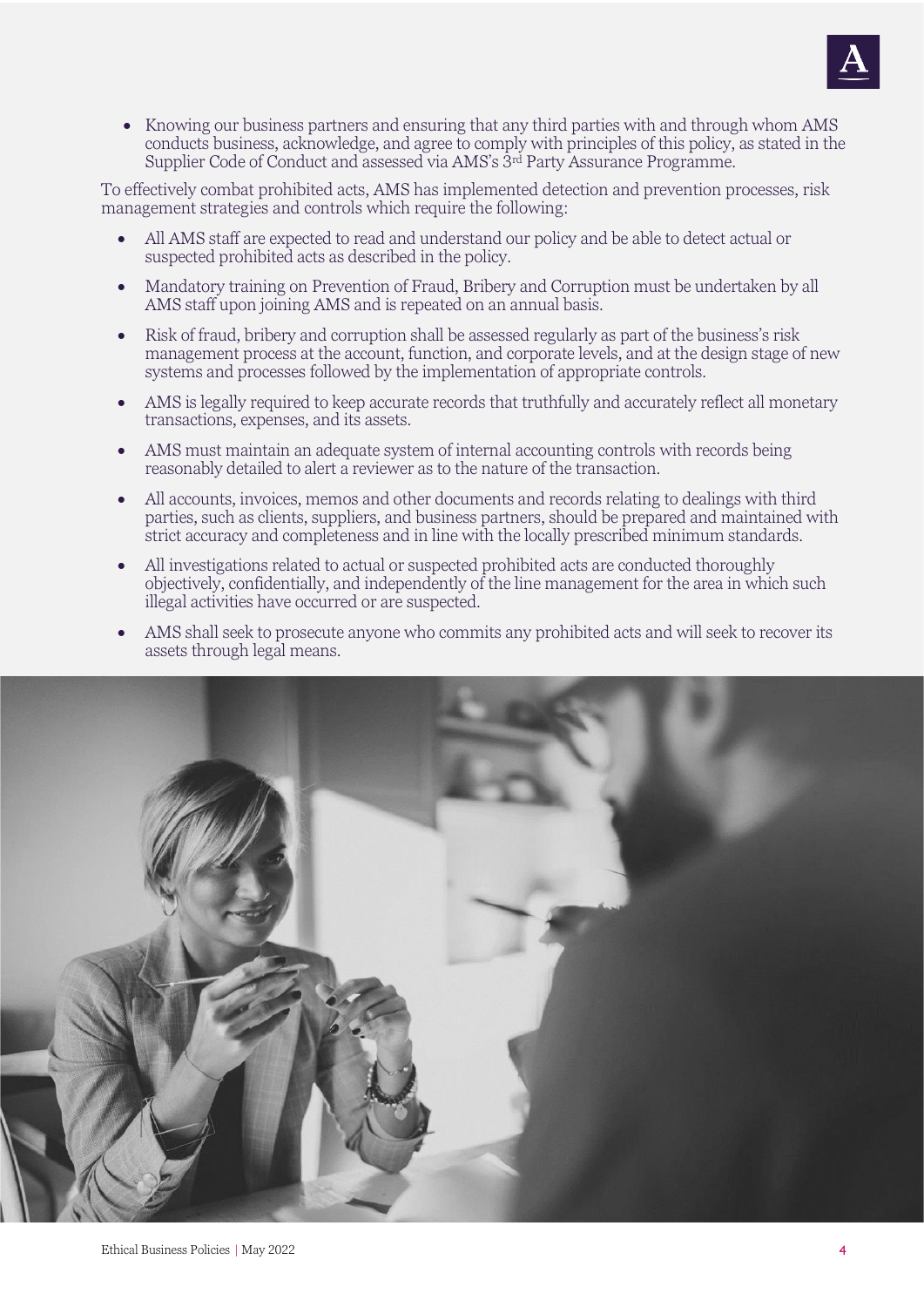

- AMS is committed to reporting all known criminal activity and other breaches discovered during internal investigations to law enforcement for their investigation.
- Under no circumstance shall any AMS staff give, pay, offer, promise to pay, or authorise the giving or payment of money or anything of value directly or indirectly to any government official to obtain or keep business or to secure some other improper advantage.
- Facilitation and kickback payments are not permitted under the policy regardless of them being a commonplace in some countries.
- To ensure that the requirements of this policy, as well as AMS's expectations outlined in the Supplier Code of Conduct, are met in relation to third-parties, AMS staff responsible for the engagement of third-party suppliers are required to conduct due diligence on these parties, including but not limited to pre-engagement checks and execution of anti-fraud, bribery and corruption contractual provisions appropriate for the particular business transaction, and postengagement or post-deal due diligence and monitoring where applicable.
- AMS reserves its right to terminate a contractual relationship with third-party suppliers if they breach this policy, or any of the requirements set in the Supplier Code of Conduct.





- AMS's charities of choice and charities which AMS has had a previous relationship with, should be considered in the first place when making charitable donations. When making charitable contributions, either domestically or globally, to other charities, a relevant Head of Function is responsible for approving on behalf of AMS and should consider appropriate anti-corruption compliance procedures under applicable anti-bribery laws to ensure the contribution is used for the intended charitable purpose. Any donation should be carried out in an open and transparent fashion, be based on fair and objective criteria, be accurately and completely documented, and be consistent in all respects with the principles of our Code and this policy.
- AMS's participation in bidding processes must take place according to the established guidelines and procedures. All purchasing and contracting processes at AMS should remove any opportunity for staff to improperly steer the award of a contract to a particular bidder. For high-value contracts, AMS must apply a consistent and systematic review procedure to demonstrate the process is free from acts of bribery and corruption.
- While the policy is not intended to prohibit the offer or receipt of nominal gifts, meals, invitations to events or functions in connection with matters related to the business provided they are appropriate and proportionate (as per thresholds set in the policy), before offering or receiving any gift or hospitality, all AMS staff is expected to check if it is in accordance with this policy.
- AMS staff must declare all offers or receipt of any gifts and/or hospitality to the designated person assigned by the Client Directors/Head of Departments or Senior Managers. A written record of all gifts and/or hospitality offered or accepted must be kept, as defined by account or function,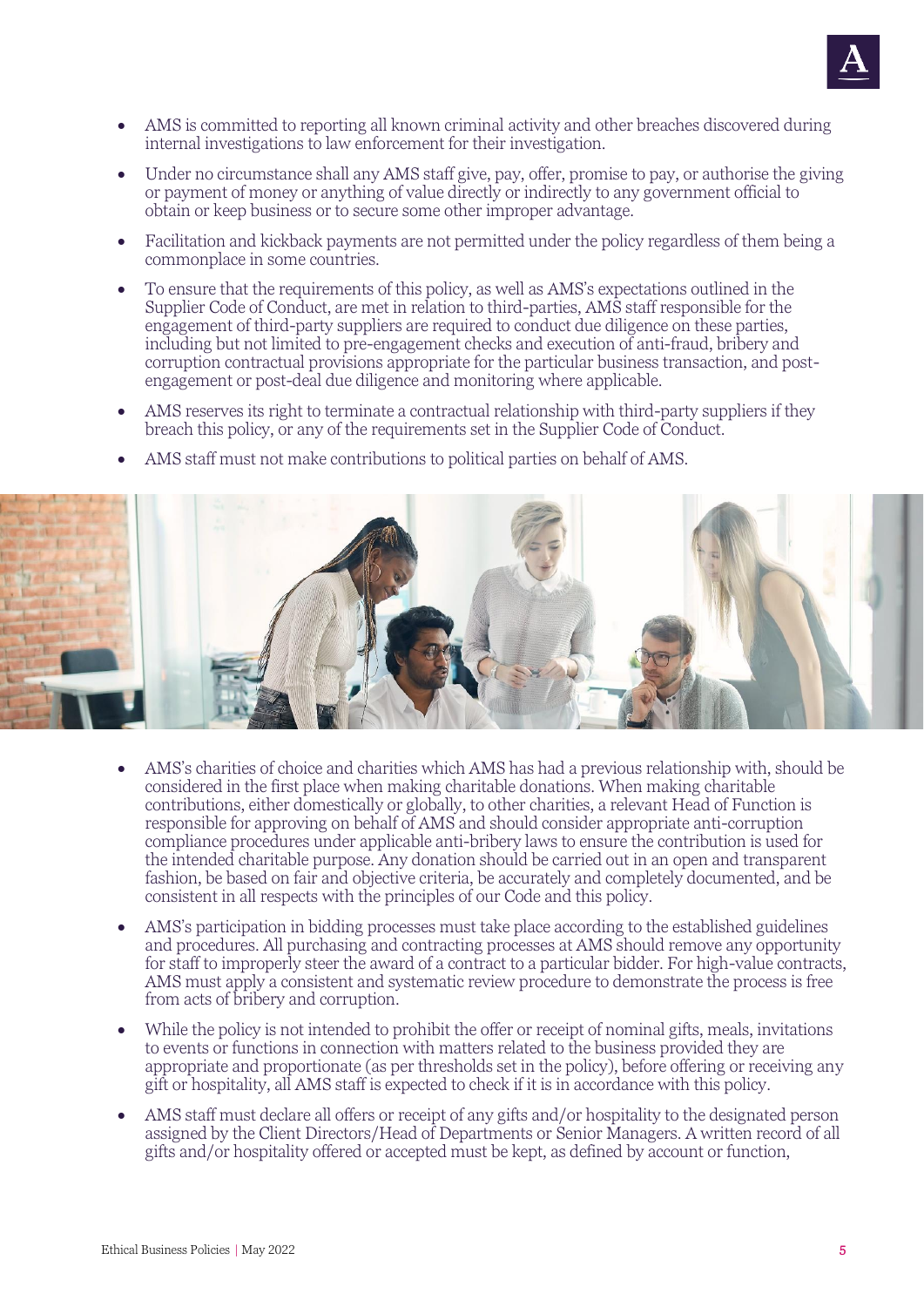

including approvals and other supporting documents, all of which should be retained for audit purposes and in line with AMS's Data Retention Policy.

• AMS staff must ensure all expense claims relating to hospitality, gifts or expenses incurred to thirdparties are submitted in accordance with AMS's Expenses Policy and specifically record the reason for the expenditure.

## Prevention of Human Trafficking, Forced Labour and Modern Slavery

At AMS, we recognise that we have a significant role to play in the prevention of human trafficking, forced labour and modern slavery by managing our business carefully and responsibly. As such, we take a zero-tolerance approach to any form of modern slavery.

As a UK head-quartered business, we operate a Global Policy on Prevention of Human Trafficking, Forced Labour and Modern Slavery in direct response to the UK's Modern Slavery Act UK 2015 however, we apply this policy globally because AMS is committed to acting responsibly in all relationships with clients, employees, and communities around the world. Acting with integrity is fundamental to the values and behaviours set out in our Code.

To demonstrate our commitment to the prevention of modern slavery, our [anti-slavery and human](https://www.weareams.com/modern-slavery-statement/)  [trafficking statement](https://www.weareams.com/modern-slavery-statement/) is available on our corporate website.

Our commitment to the prevention of modern slavery is also realised by:

- Adherence to local and national laws.
- Freedom of workers to terminate employment.
- Freedom of movement.
- Freedom of association.
- Prohibiting any threat of violence, harassment, and intimidation.
- Prohibiting the use of worker-paid recruitment fees.
- Prohibiting compulsory overtime.
- Prohibiting child labour.
- Prohibiting discrimination.
- Prohibiting confiscation of workers original identification documents.
- Providing access to remedy, compensation, and justice for victims of modern slavery.

We expect every member of staff to be aware of the characteristics of modern slavery in all their interactions whilst working for AMS and expect everyone to raise concerns of suspected or actual breaches of the policy. We are committed to zero-tolerance to any form of retaliation to individuals who raise concerns in good faith even if they turn out to be mistaken. and raise any concerns.

We achieve our responsibilities to prevent modern slavery through conducting our operations in accordance with set principles, procedures, and policies as well as having appropriate governance and controls in place.

We take the following steps to ensure our processes and practices are appropriate and mitigate the risk of any opportunity for modern slavery occurring:

- We do not retain original IDs or visa documents of AMS staff or individuals we supply to our clients (e.g. a physical passport rather than a photocopy).
- AMS personnel and individuals we supply to our clients have a clear written contract, which sets out the terms and conditions of the employment relationship, including the notice period for bringing the contract to an end. These clear terms enable AMS personnel and individuals we supply to our clients to exit the contract with AMS should they wish.
- In all of our locations, we operate in accordance with relevant country legislation regarding working time and rest breaks; working hours are contractually agreed with all AMS staff and